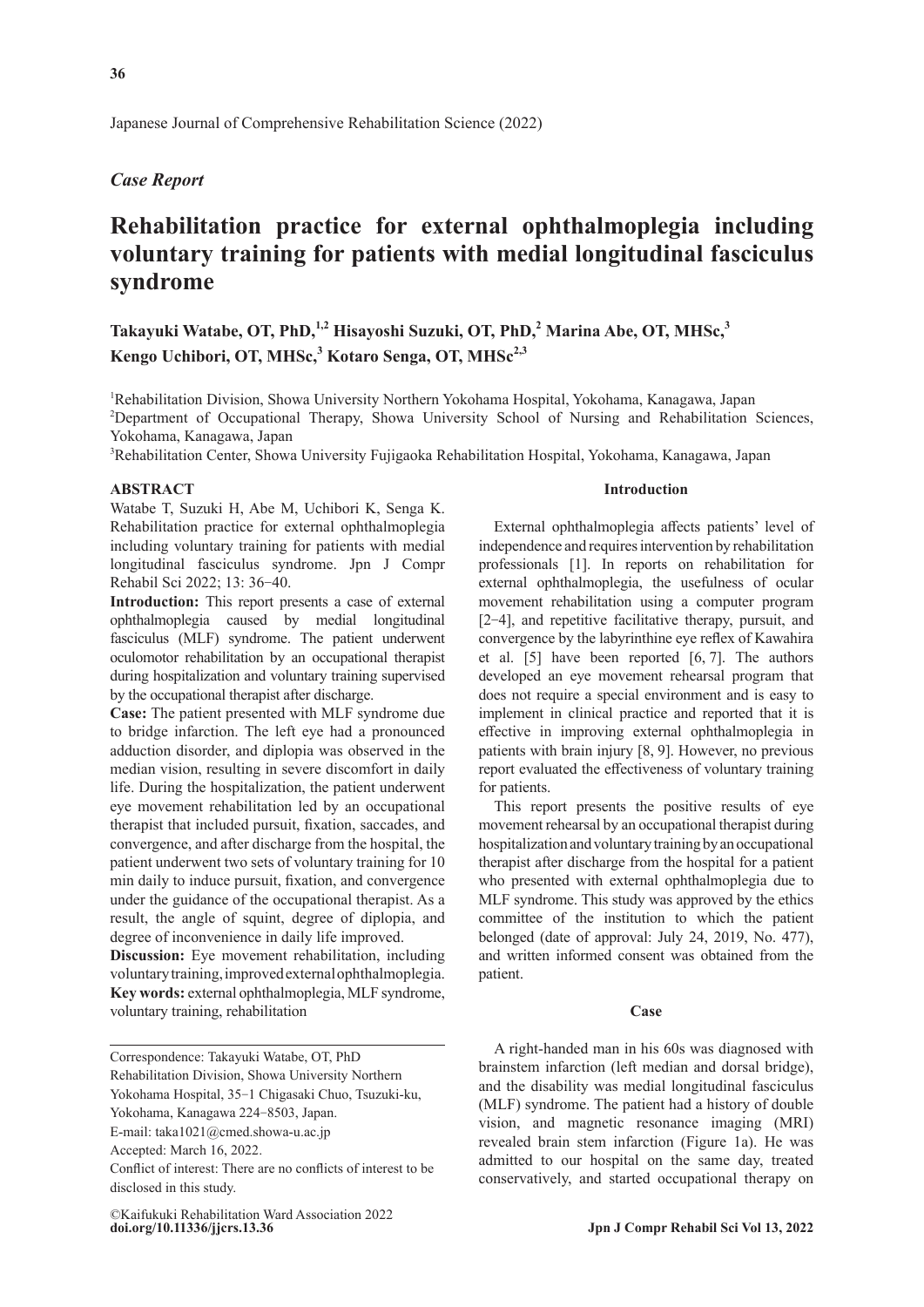

MRI, magnetic resonance imaging.

a. Diffusion-weighted magnetic resonance imaging (MRI) on the day of disease onset showed a high-signal area from the midline of the left bridge to the dorsal side.

b: MRI (T2-weighted image) on day 58 of the disease showed a high-signal area in the midline of the left bridge.

**Figure 1.** Brain imaging findings of the patient.

a. At admission (day 2 of the disease)



b. At discharge (day 14 of the disease)



c. At the final evaluation (day 59 of the disease)



Angle of squint: 4.6° VFI: 31/32 points Diplopia: all directions (-)

Angle of squint: 24.3° VFI: 25/32 points Diplopia: rightward gaze (+)

VFI, Visual Function Index.

**Figure 2.** Changes in external eye muscle paralysis over time.

day 2 after disease onset. He had a history of hypertension and atrial fibrillation, lived with his wife only, performed activities of daily living (ADLs) independently, and engaged in many hobbies, such as music and blogging. The patient's chief complaint was "double vision" and he strongly wanted to improve diplopia.

#### **Inpatient evaluation**

Consciousness was clear, and there was no dizziness at rest or during movement. He had no motor paralysis, sensory impairment, or dysphagia and scored 29/30 on the Hasegawa Disability Scale. The patient's ADLs were generally at watchful waiting level at the time of admission but became independent indoors on day 7 of the disease.

In the evaluation of eye movement disorder, the left eye was mildly exotropic in the frontal view. The left eye had pronounced adduction disorder, and diplopia was observed during the median and rightward gazes (Figure 2a). The right eye showed nystagmus during abduction, and the convergence reflex was preserved. To quantify the left eye adduction disorder, the angle of squint was measured during a rightward gaze (left eye adduction). The angle of squint is generally considered normal when it is within 5°. A video camera was set up at 50 cm in front of the patient's face, and the movements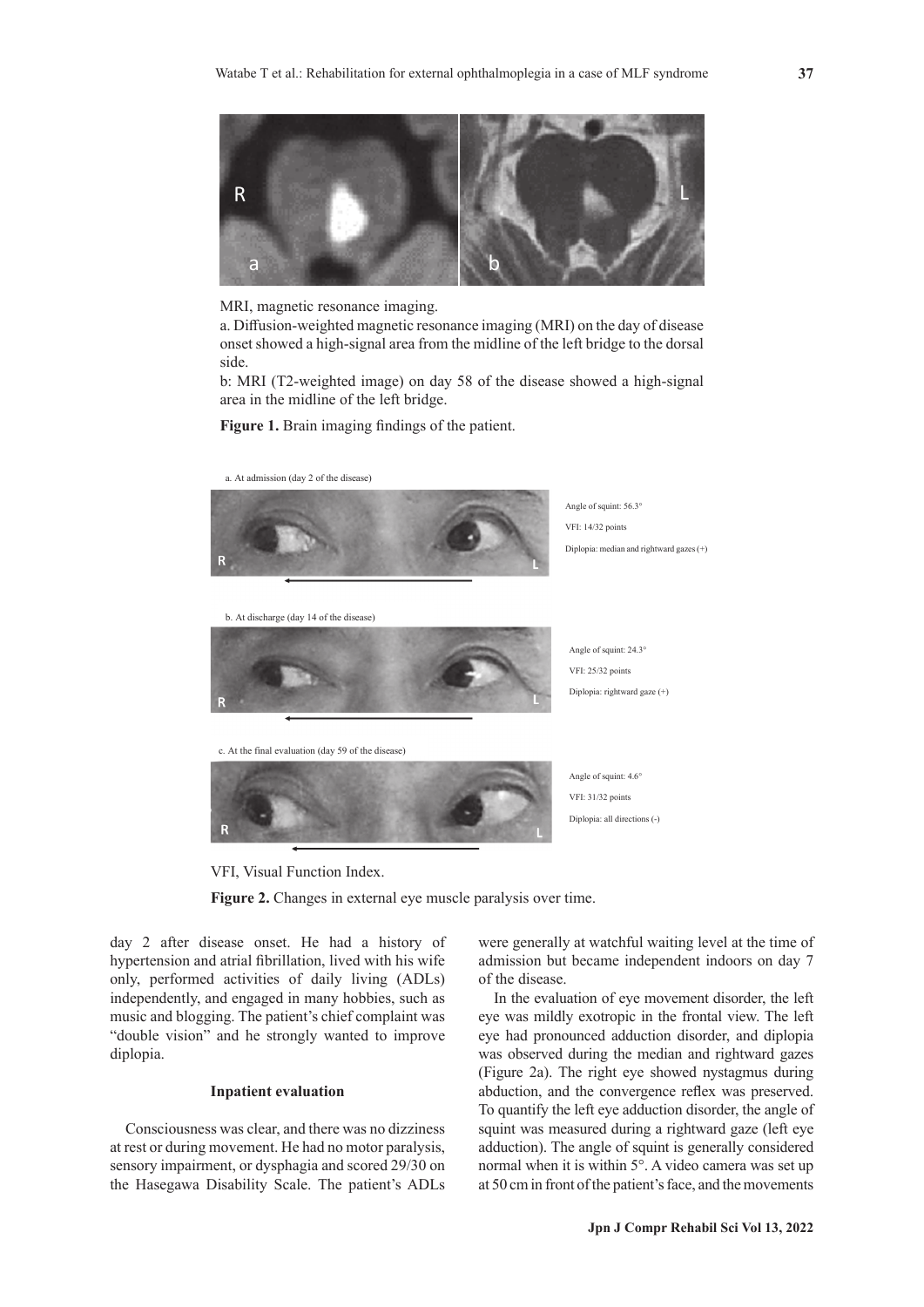of both eyes during the rightward gaze were filmed. The video was analyzed using the HAS-X Viewer analysis software (developed by DITECT Corporation), and the maximum distance of the rightward gaze was measured. The obtained moving distance was converted from distance to angle using the Hirschberg method [10], and the value of the angle of squint was calculated. The angle of squint was 56.3° on day 2 of the disease.

The authors translated the Visual Function Index (VFI) [11], which has been reported to be useful in assessing the degree of inconvenience in the lives of patients with external ophthalmoplegia, and used it as a test. In the present study, the patient felt strong discomfort in his daily life with a score of 14/32 points for 8 items, excluding the items he does not currently perform, such as driving and cooking (Table 1).

#### **Intervention and progress**

## **1. Eye movement rehabilitation program during hospitalization**

A total of 10 interventions were performed by an occupational therapist from days 2 to 14 of the disease after discharge, excluding holidays. The intervention during the hospitalization was an eye movement rehearsal program designed by the authors. This program was developed based on the results of a systematic review [12] of eye movement rehearsal in patients with brain injury and discussions with experts [8]. The content was as follows: the therapist showed a target object 30 cm in front of the patient while in a sitting-up-in-bed position and performed (1) 3 sets of pursuits of the target object in all 8 directions at a speed that the patient could follow, (2) 3 sets of 10-s fixations at the final range of motion in all 8 directions, (3) 3 sets of random movement of the target object in 8 directions to induce saccades, and (4) 3 sets of 10 training sessions to stimulate convergence by slowly bringing the target closer to the patient. During the

**Table 1.** Changes in Visual Function Index over time.

training, the program was conducted once for 20 min, and massages around the ocular muscles were performed before and after taking appropriate breaks (Table 2). At the time of discharge from our hospital, the angle of squint was reduced to 24.3°, and the VFI had improved to 25/32 points. The median diplopia had disappeared, but the rightward diplopia remained (Figure 2b).

## **2. Voluntary training for eye movement rehearsal after discharge from the hospital**

After hospital discharge, no outpatient rehearsal was prescribed. Therefore, an occupational therapist prepared a paper-based self-directed training program for eye exercises that could be performed at home and instructed the patient for about 10 min during the last intervention in the hospital. When considering the content of the training, we kept in mind that the training should expand the range of motion of the left eye's adduction, improve the diplopia of the right eye, and increase the load without causing discomfort or fatigue. In the seated position without moving the head and neck, the following exercises were performed: (1) 3 sets of tracking the left eye to the maximum adduction position by blocking the right eye and using the patient's finger as a reference to position his left eye at the maximum adduction position for 10 s, (2) 3 sets of visual fixation of the left eye at the maximum adduction position for 10 s by blocking the right eye and using the patient's own finger as a reference, and (3) 3 sets of convergence for 10 s by the patient moving his finger close to his face at a fast speed in binocular vision. The program was included in the hospitalization program. Induction of saccades included in the inpatient program was excluded because of the difficulty of self-induction. The patient was asked to take breaks as needed while paying attention to the onset of dizziness and to perform self-massage of the orbicularis oculi muscle

| <b>Item</b>                | At admission<br>(day 2 of the disease) | At discharge<br>(day 14 of the disease) | At the final evaluation<br>(day 59 of the disease) |
|----------------------------|----------------------------------------|-----------------------------------------|----------------------------------------------------|
| Write letters              |                                        |                                         |                                                    |
| Recognize a person's face  |                                        |                                         |                                                    |
| Watch TV                   |                                        |                                         |                                                    |
| Recognize steps and stairs |                                        |                                         |                                                    |
| Perform detailed tasks     |                                        |                                         |                                                    |
| Read large characters      |                                        |                                         |                                                    |
| Read normal-sized letters  |                                        |                                         |                                                    |
| Read small print           |                                        |                                         |                                                    |
| Total                      |                                        |                                         | 31                                                 |

Rate each item on the following 5-point scale.

0, Cannot do it at all; 1, Severely inconvenient; 2, Moderately inconvenient; 3, Mildly inconvenient; 4, No inconvenience.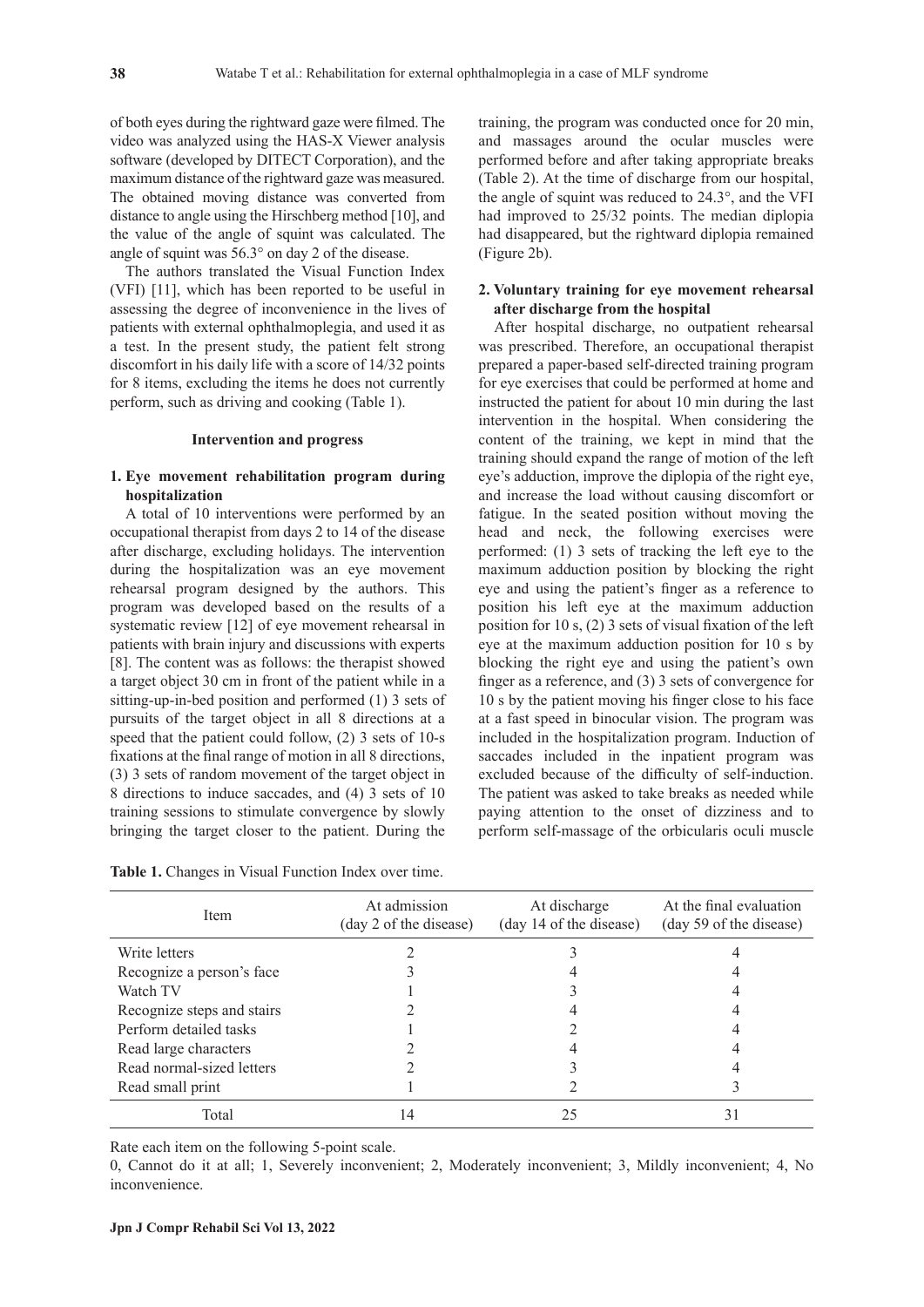|                        | Programs during hospitalization                                                                                                                                                                                                                                                                                                                                                                                                                                                                                             | Self-directed training after discharge                                                                                                                                                                                                    |  |
|------------------------|-----------------------------------------------------------------------------------------------------------------------------------------------------------------------------------------------------------------------------------------------------------------------------------------------------------------------------------------------------------------------------------------------------------------------------------------------------------------------------------------------------------------------------|-------------------------------------------------------------------------------------------------------------------------------------------------------------------------------------------------------------------------------------------|--|
| Implementation<br>time | Days $2-14$ of the disease                                                                                                                                                                                                                                                                                                                                                                                                                                                                                                  | Days 15-59 of the disease                                                                                                                                                                                                                 |  |
| Frequency              | 20 min each time, 5 times per week                                                                                                                                                                                                                                                                                                                                                                                                                                                                                          | Two sets per day, 7 times weekly<br>(generally within 10 min each time)                                                                                                                                                                   |  |
| Posture                | Supine                                                                                                                                                                                                                                                                                                                                                                                                                                                                                                                      | Sitting posture                                                                                                                                                                                                                           |  |
| Content                | 1. Pursuit training<br>Encourage the pursuit of objects placed 30<br>cm above the subject's face.                                                                                                                                                                                                                                                                                                                                                                                                                           | 1. Training to make the left eye look in the<br>direction of adduction<br>The patient blocks the right eye and<br>follows the left eye to the maximum<br>adduction position using his own finger as<br>a marker for 10 s $\times$ 3 sets. |  |
|                        | 2. Fixation training<br>The subject is made to fixate at the<br>maximum range of motion, and maintains<br>that position for 10 s.                                                                                                                                                                                                                                                                                                                                                                                           | 2. Fixation training at maximum adduction of<br>the left eye<br>The right eye is blocked, and the left eye is<br>fixed at its maximum adduction range<br>using the finger as a marker for 10 s $\times$ 3<br>sets.                        |  |
|                        | 3. Convergence training<br>A target object is positioned 30 cm above<br>the subject's face and is moved at a fast<br>speed close to the face to stimulate the<br>convergence reflex.<br>4. Saccade training<br>The target object is positioned outside the<br>subject's field of view, and the subject is<br>made to look at the target object rapidly.                                                                                                                                                                     | 3. Convergence training<br>In binocular vision, the subject moves his<br>or her fingers close to the face at a fast rate<br>and converges for 10 s $\times$ 3 sets.                                                                       |  |
| Remarks                | *In-hospital trainings 1, 2, and 4 are performed randomly in all 8 directions, including the<br>oblique direction, in the following order: right eye blocking, left eye blocking, and binocular<br>vision. Each set is performed in 8 directions $\times$ 3 sets.<br>*Training 3 is performed in binocular vision, 10 times $\times$ 3 sets.<br>*Massage of the orbicularis oculi muscle is performed before and after training.<br>Breaks are taken as needed, while monitoring for the presence of dizziness and fatigue. |                                                                                                                                                                                                                                           |  |

**Table 2.** Oculomotor rehabilitation program.

before and after training (Table 2). The abovementioned self-directed training sessions were completed twice daily with one training session being completed within 10 min and continued from day 15 to day 59 of the disease. No adverse events, such as dizziness and mood discomfort, were observed. The patient reported that the training made his eyes more mobile.

MR images at the final evaluation are shown in Figure 1b. The angle of squint was reduced to 4.6°, and the VFI had improved to 31/32 points. The diplopia had disappeared in both median and right lateral views (Figure 2c). The patient became independent in performing ADLs, including outdoor activities, and resumed his hobbies of playing music and blogging.

## **Discussion**

MLF syndrome is a transient phenomenon in cerebrovascular disease and often spontaneously resolves with time [13]. Conversely, when there is direct damage to the dorsal bridge, external ophthalmoplegia may remain as a sequela [14]. In this case, spontaneous healing was expected because of the acute stage of the injury, but there was a possibility that the injury was on the dorsal side of the bridge and that the external ophthalmoplegia would remain as a sequela. Because the patient strongly desired improvement of the external ophthalmoplegia, we did not use compensatory measures but actively introduced oculomotor rehearsal from the early stage of the disease. Finally, the diplopia disappeared, and the degree of inconvenience in daily life markedly improved; we believe that our intervention policy was appropriate.

This eye movement rehearsal program implemented during hospitalization has been reported to improve the angle of squint, degree of diplopia, and degree of inconvenience in daily life of patients with brain injury in the recovery period [9]. In this case, the angle of squint of the left eye in the adduction direction was improved, diplopia disappeared in the median vision,